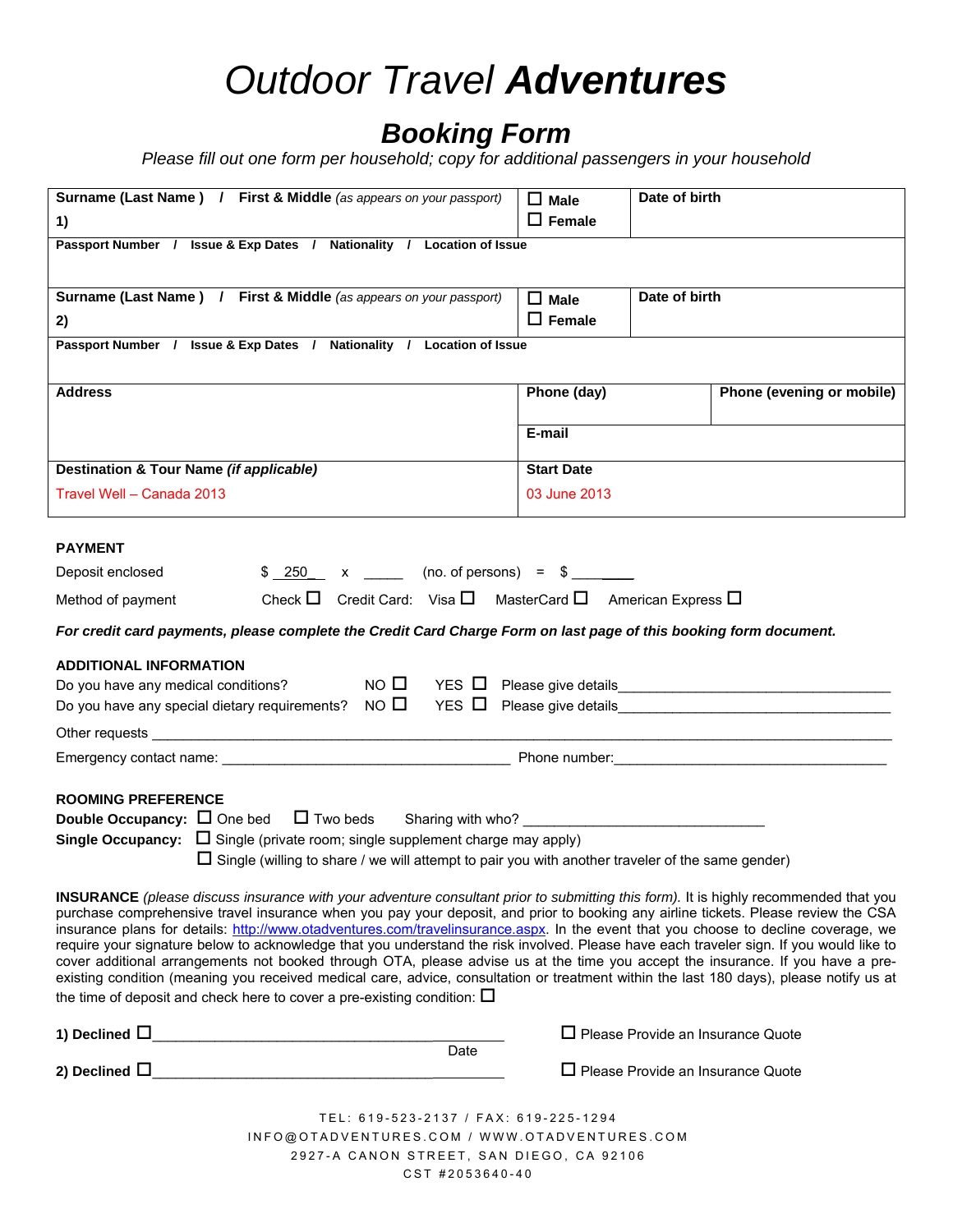## *Outdoor Travel Adventures*

### *Booking Conditions & Liability Release*

**YOUR AGREEMENT WITH OUTDOOR TRAVEL ADVENTURES:** Before we make arrangements for your package trip or custom tour, we require that you sign this form; your signature will signify your agreement with the following terms and conditions. Outdoor Travel Adventures, Inc. (OTA) acts as a sales agent for various tour operators and travel suppliers. A **\$250 deposit** is required to initiate booking, and will apply to the balance of the trip cost. The balance is payable 60 days prior to departure. Due to currency fluctuation, quoted rates are valid for 24 hours and are subject to change in the event the currency fluctuates prior to the time of final payment. **INITIAL** 

**BOOKING FEES**: *Air Arrangements –* a fee will apply for any non-package flight reservations made with Outdoor Travel Adventures (\$25 domestic; \$45 international); *Custom Itinerary & Research* – additional research time and custom arrangements outside the group package will be billed at \$40 per hour. Your trip cost includes any applicable fees such as shipping or wire transfers. Additional fees may apply for extenuating circumstances. *Last Minute Bookings* – for bookings received within 30 days of departure, a \$50 rush fee will added to your final trip cost. *Changes or Deviations* **–** a processing fee of \$100 will apply to any deviation from the group schedule or for any changes made after booking (in addition to any fees imposed by the supplier). *Processing Fees* – bounced checks will incur an additional fee of \$25 per occurrence, plus any additional fees as assessed by the bank. We reserve the right to make changes to any of our booking conditions should any unforeseen or exceptional circumstances arise. **INITIAL**\_\_\_\_\_\_\_\_\_\_\_\_\_\_\_\_\_\_\_\_\_\_

**CANCELLATIONS:** All cancellations must be received in writing. Cancellations received 61 days or more prior to the trip incur a \$250 penalty (nonrefundable deposit); cancellations received 61-31 days prior to the trip incur a penalty of 50% of the trip cost; cancellations received 30 days or less prior to the trip incur a penalty of 100% of the trip cost. Cancellation of any air arrangement made through OTA is subject to the restrictions of your ticket and policies of the airline. Off hour emergency assistance is available at a rate of \$25 per 30 minutes. **INITIAL** 

**RESPONSIBILITIES:** OTA acts as a sales agent for any airline, hotel, car-rental company, tour company, dive boat, cruise company, or other service provider named in your itinerary ("Suppliers") OTA is not responsible for acts or omission of the Suppliers or their failure to provide services or adhere to their own schedules. OTA assumes no responsibility for and shall not be liable for any refund, personal injury, property damage, or other loss, accident delay, inconvenience, or irregularity which may be caused by: (i) any defaults, wrongful or negligent acts, or omissions of the Suppliers; (ii) any defect in or failure of any vehicle, craft, equipment, or instrument owned, operated, or otherwise used by the Suppliers; or (iii) any wrongful or negligent acts or omission on the part of any other party not under OTA's control. (iv)i hotel over-booking; (v) injury, sickness or ill health; (vi) weather or action of the elements; (vii) strikes; (viii) civil disobedience, riot or war; (ix) quarantine; OTA shall not be liable or responsible for any injury, damage, or loss of baggage (or any contents); or for any injury, damage, liability or loss resulting from injury, damage, or loss of baggage (or any contents). Your paying a deposit, or any partial or full payment of a reservation, shall constitute your accepting all of the terms and conditions set forth herein. You hereby release OTA from all claims arising out of any problem covered in this paragraph. OTA has no special knowledge regarding the financial conditions of the suppliers, unsafe conditions, health hazards, weather hazards, or climate extremes at locations to which you may travel. For information concerning possible dangers at destinations, OTA recommends reviewing the Travel Warnings section of the State Department website at http://travel.state.gov. For medical information, OTA recommends that you contact a local travel medicine clinic, and/or visit the Centers for Disease Control website at http://www.nc.cdc.gov/travel/. http://wwwnc.cdc.gov/travel/.

You assume full and complete responsibility for checking and verifying any and all passport, visa, vaccination, or other entry requirements of your destinations(s), and all conditions regarding health, safety, political stability, and labor or civil unrest at such destination (s). If you are joining an active trip, you assume full and complete responsibility to determine the level of fitness and health required for participation. You hereby release OTA from all claims arising out of any problem covered in this paragraph and to submit all other claims against us within 30 days after the return of your trip. You agree that the courts in San Diego County will be the exclusive jurisdictions for all claims brought by you to OTA, and hereby submit to the personal jurisdiction of those courts. jurisdiction of those courts.

I HAVE READ THE FOREGOING WARNING, ACKNOWLEDGEMENT OF RISKS & RESPONSIBILITY, AND RELEASE OF LIABILITY. I UNDERSTAND THAT BY SIGNING THE BOOKING FORM THAT I AM WAIVING VALUABLE LEGAL RIGHTS.

| Signature | Print Name        | Date |
|-----------|-------------------|------|
| Signature | <b>Print Name</b> | Date |

TEL: 619-523-2137 / FAX: 619-225-1294 INFO@OTADVENTURES.COM / WWW.OTADVENTURES.COM 2927-A CANON STREET, SAN DIEGO, CA 92106 CST #2053640-40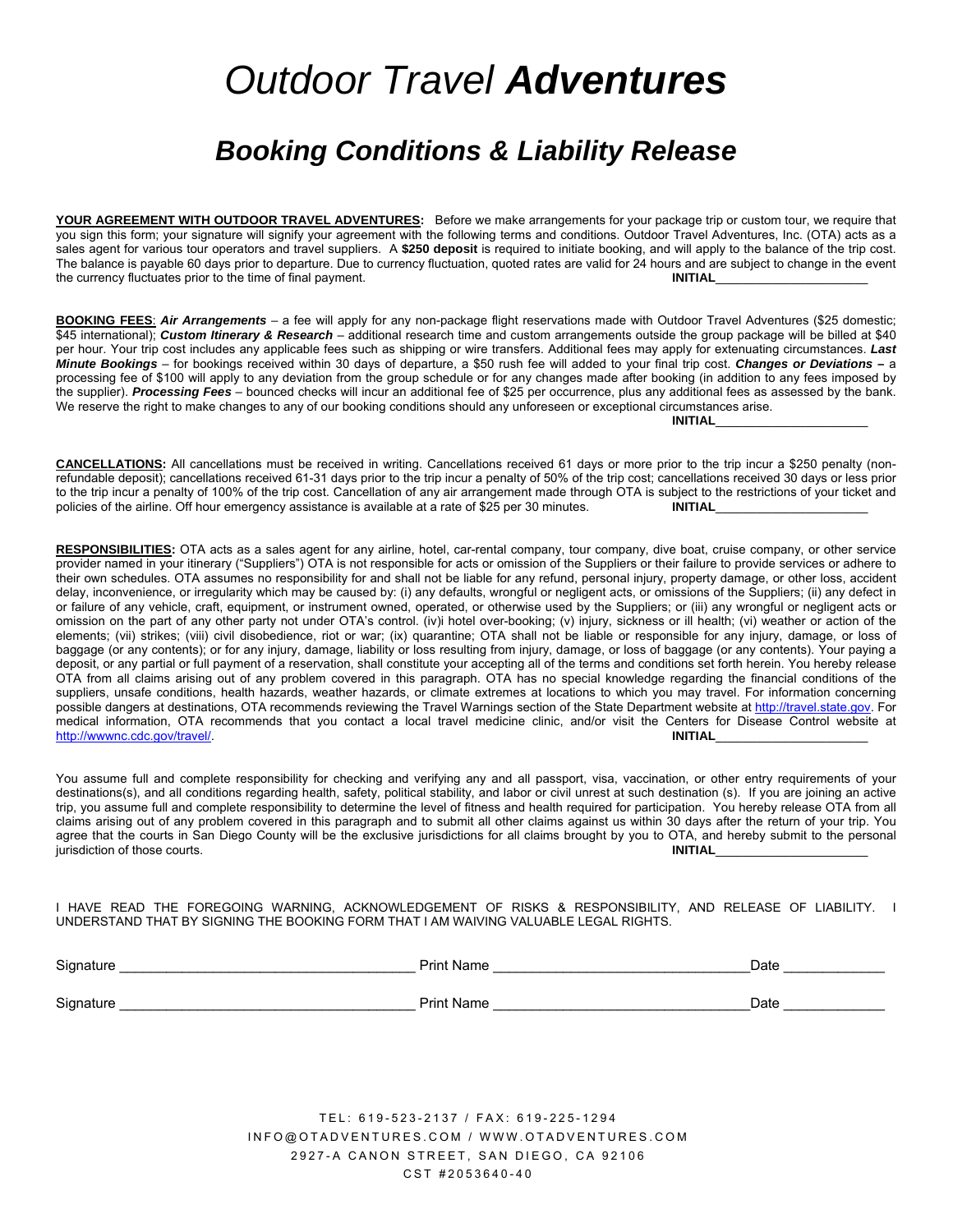# *Outdoor Travel Adventures*

## *Information Form*

#### **ROOMING PREFERENCE:**

| <b>Double Occupancy:</b> $\Box$ One bed $\Box$ Two beds<br>Sharing with who?                                     |
|------------------------------------------------------------------------------------------------------------------|
| <b>Single Occupancy:</b> $\Box$ Single (private room; single supplement charge may apply)                        |
| $\Box$ Single (willing to share)*                                                                                |
| * Single pairing with other travelers is not available on all trips, please check with your adventure consultant |

#### **FLIGHTS:**

*Unless otherwise noted, you will automatically be booked on any pre-determined group flights in economy class.* 

#### **Flight Preferences**

*When booking group flights, we will make special requests to the airlines on your behalf. Please note that seating is never guaranteed until check-in, and exit row / bulkhead seats are only assigned by the airlines at check-in.* 

| <b>Seating Preference</b> (i.e. aisle, window)    |  |
|---------------------------------------------------|--|
| Meal Preference (i.e. vegetarian, kids meal, etc) |  |

#### **Frequent Flyer Information**

*Air Pacific has a mileage agreement with American Airlines and Alaska Airlines.* 

Please provide any/all frequent flyer numbers that you would like us to keep on file for you; use an additional page if *necessary. Some airlines do not allow you to accrue mileage on special group fare tickets.* 

| <b>Name</b> | <b>Airline</b> | <b>Mileage Number</b> |
|-------------|----------------|-----------------------|
| $\vert$ 1)  |                |                       |
| <b>Name</b> | <b>Airline</b> | <b>Mileage Number</b> |
| 2)          |                |                       |

#### **NOTES:**

- *Passports must typically be valid for at least 6 months from the date of travel.*
- *If you are not a US citizen, you will need to check visa requirements for the destination country.*
- *The name on your air ticket must match your passport exactly; please ensure that the name you provide to us is accurate to avoid significant airline change fees or possible denied boarding.*
- *Some airlines require you to reconfirm your flights.*